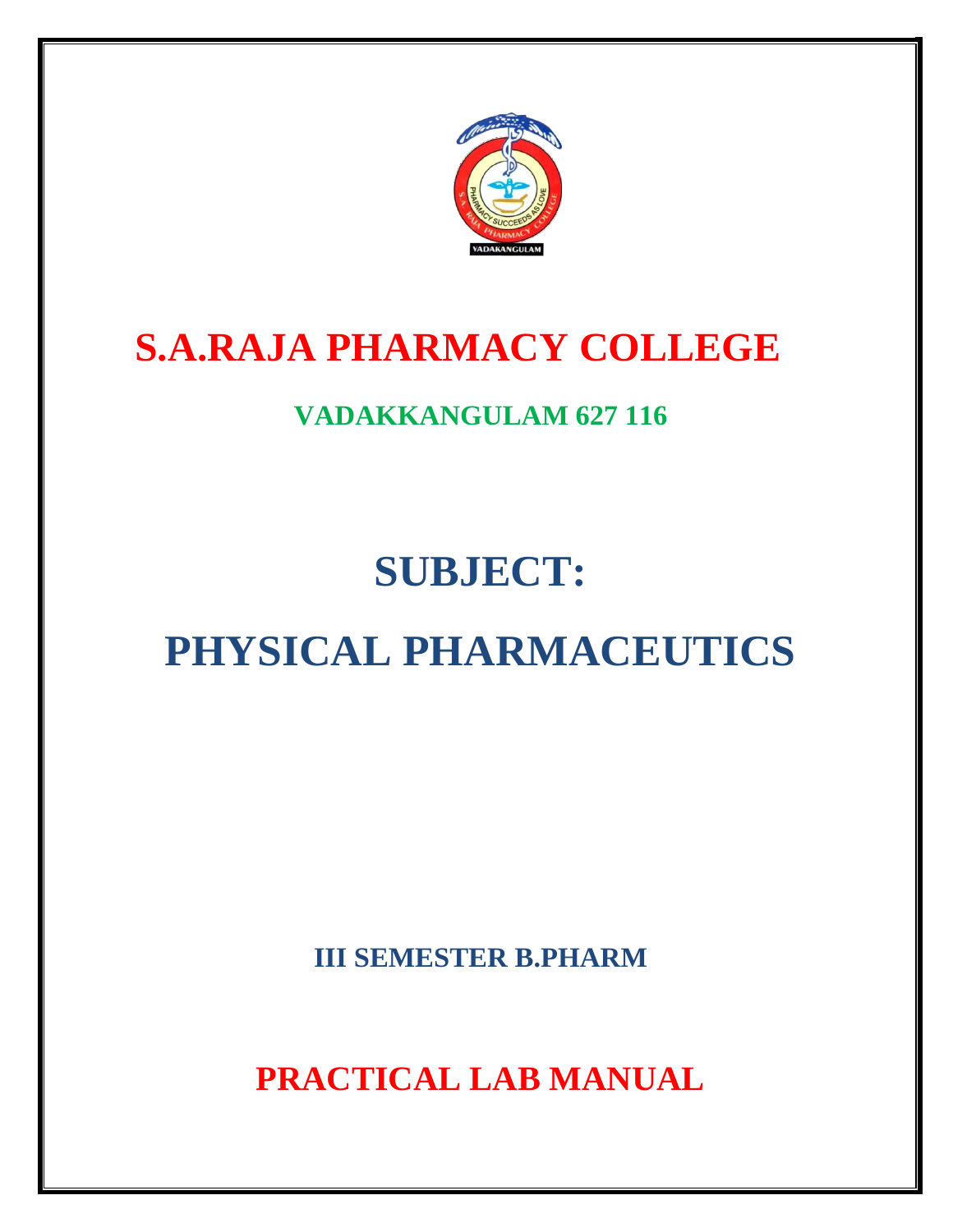# **1. DETERMINATION OF SOLUBILITY OF DRUG AT ROOM TEMPERATURE**

# **Aim:**

To determine the solubility of inorganic salt at room temperature

# **Apparatus required:**

- Pure inorganic salt
- Distilled water
- Porcelain dishes (or) watch glasses.
- Beaker
- Pipette(10 ml)

# **Principle:**

Solubility is defined in quantitative terms as the concentration of solute in a saturated solution as a certain temperature qualitatively its defined as a spontaneous interactions of two (or) more subtances to form a homogeneous molecular dispension.

Quantitatively solubility is expressed in molarity, Molarity and percentage (w/v (or) w/w). a saturated solution is defined as the one in which the solute is in equilibrium in with the solid phase (solute) at a certain temperature.

A solution may sometimes contain more amount of solute than in saturated one, such a solution is known as super saturated solution

The solubility of the solid depends on temperature, melting point of the solid and molar heat of fusion.

# **Procedure:**

- 1. Clean all glasswares using detergent solution and chronic acid solution.
- 2. Wash two (or) three times using purified water.
- 3. Take 50ml of distilled water in a beaker (100).
- 4. Add some amount of Nacl in distilled water and stir using glass rod (or) by an electric motor driven shaker.
- 5. Take sample using a pipette with a piece of filter paper, tie at the tip of the pipette. So that the insoluble salt can be removed.
- 6. Remove the piece of the filter paper from the tip of the pipette and transfer 10l of the solution in weighed porcelain dish (or) watch glass used in direct heat (or) on the water bath (or) micro oven.
- 7. Dry the solution till constant weight.
- 8. Take weight of the dish using double pan balance (or) chemical balance calculate weight of the powder.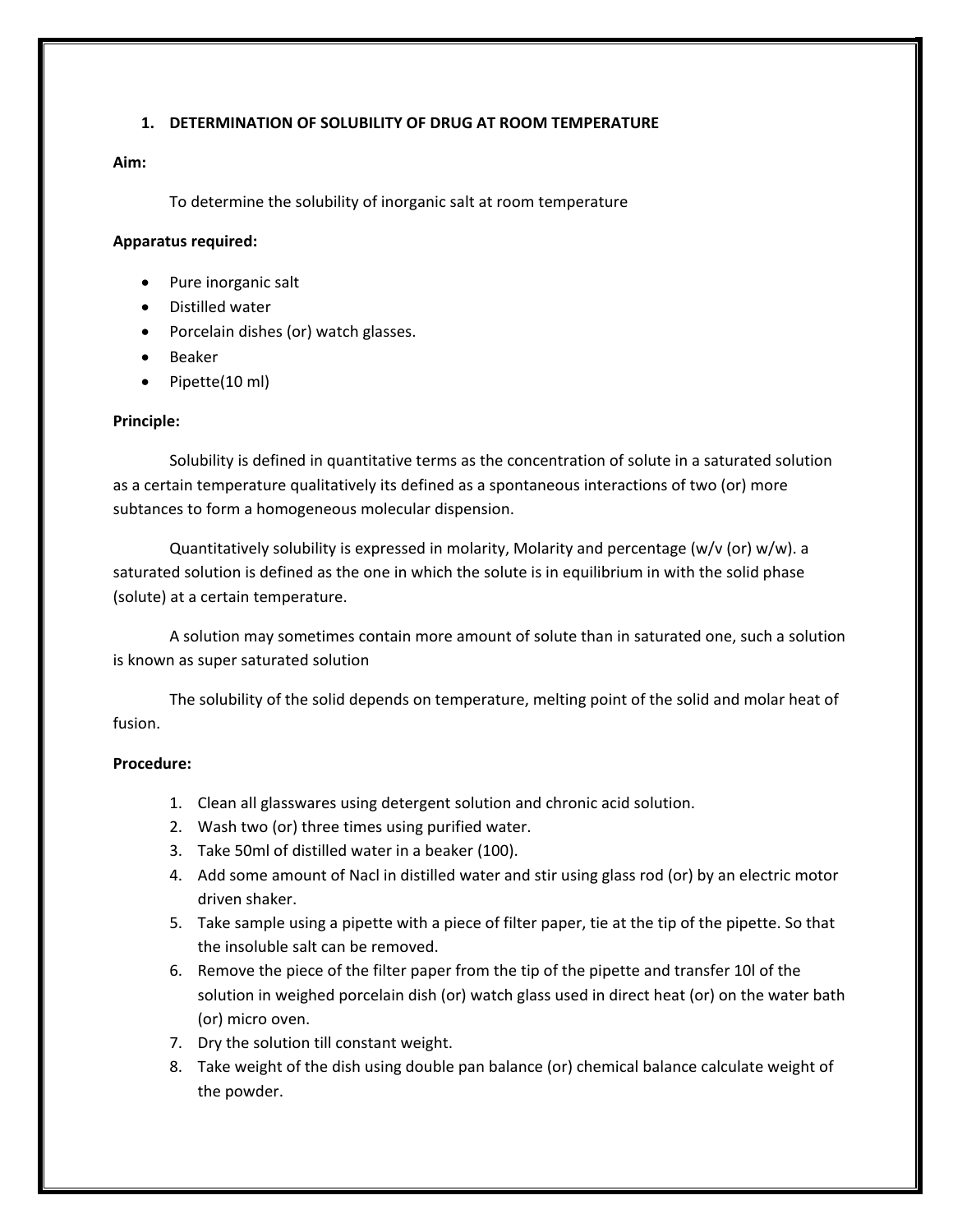9. Record all the parameter in the form of table are in proper way of that it becomes easy to understand the concept of solubility.

# **Calculation:**

| Temperature | Weight of<br>empty dish<br>$(w_1)$ gm | Weight of empty<br>dish with<br>solution( $w_2$ ) gm | Weight of<br>dish with<br>residue $(w_3)$<br>gm | Weight<br>residues ( $w_3$<br>$-w_1$ ) gm | Weight of<br>solvent (w <sub>2</sub><br>$-w_3$ ) gm | Solubility<br>in $g/100$ |
|-------------|---------------------------------------|------------------------------------------------------|-------------------------------------------------|-------------------------------------------|-----------------------------------------------------|--------------------------|
|             |                                       |                                                      |                                                 |                                           |                                                     |                          |

Solubility of salt 
$$
\frac{Weight\ of\ residue}{Weight\ of\ solvent} * 100
$$

$$
\frac{W3-W1}{W2-W3}*100
$$

# **Report:**

Solubility of the given salt at a room temperature was found to be  $-$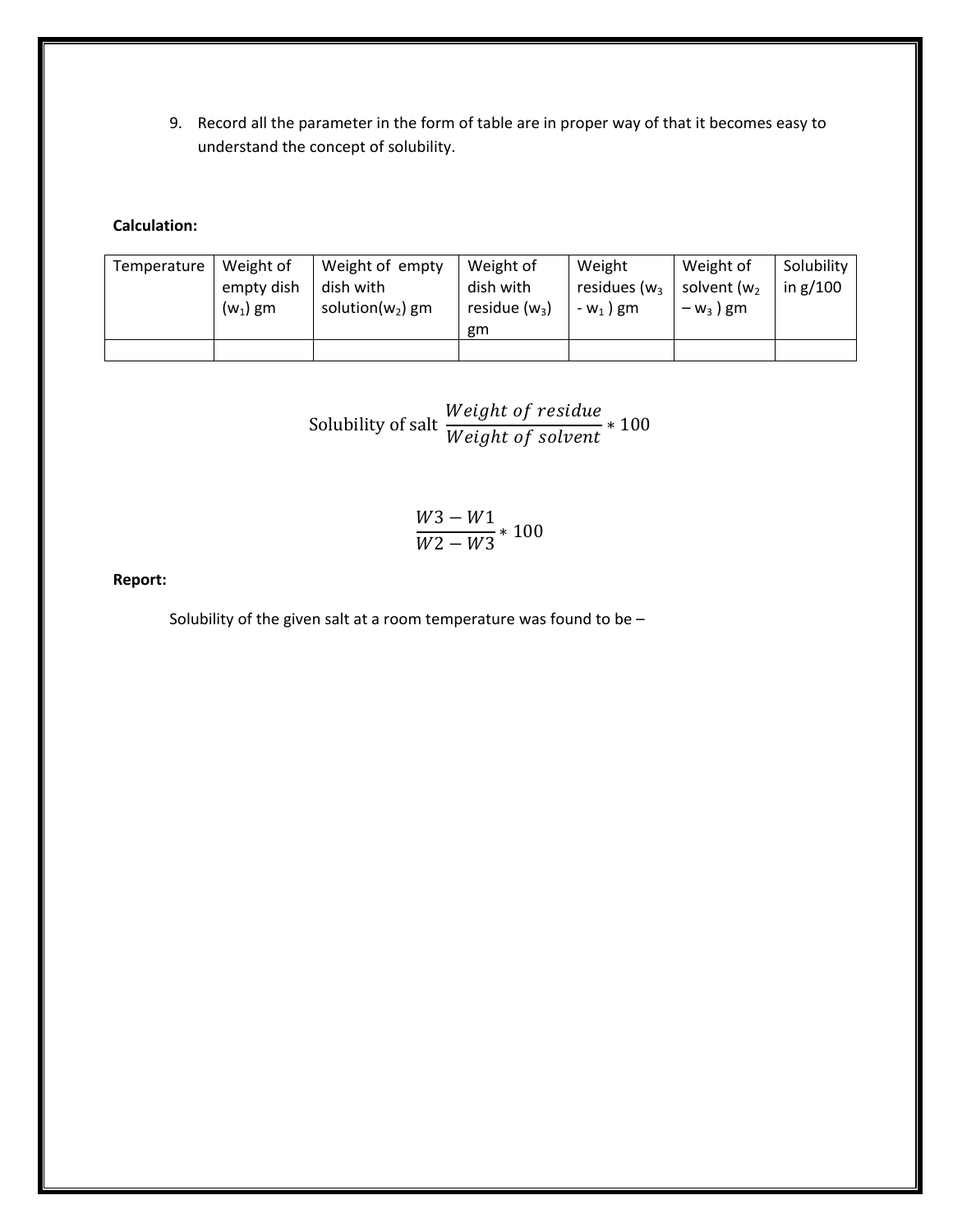# **2. DETERMINATION OF SURFACETENSION OF GIVEN LIQUIDS BY DROP COUNT AND DROP WEIGHT METHOD**

# **(i) Drop count method**

### **Aim:**

To determine the surface tension of a give liquid using stalagmometer by drop countmethod.

# **Requirements:**

- Stalagmometer
- Glycerin
- Water
- Specific gravity bottle
- Balance

### **Procedure:**

- Select a clean and dry stalagmometerthan fix firmly in a vertical portion, in a beaker containing water and suck the water to the limb up to the level higher than the upper limb by using finger.
- Leave the finger and allow the under water to flow down start counting of drops when the meniscus passes through the upper mark and until passes the lower mark ( the mumber of drops should be in between 15-20) repeat the experiment for 3 times.
- Remove water and clean the stalagmometer.
- Select the liquid and repeat above step with liquid.
- Density of water and liquidare measure., them substitute these values together with number of drops of water and liquid in the equation and calculate the surface tension.

# **Calculation:**

Weight of empty bottle  $(W_1)$  =

Weight of bottle with water  $(W_2)$  =

Weight of water (WW) =  $W_1 - W_2$ 

LIQUID :

Weight of the empty bottle with liquid  $(W_3)$  =

Weight of liquid =  $W_3 - W_1 =$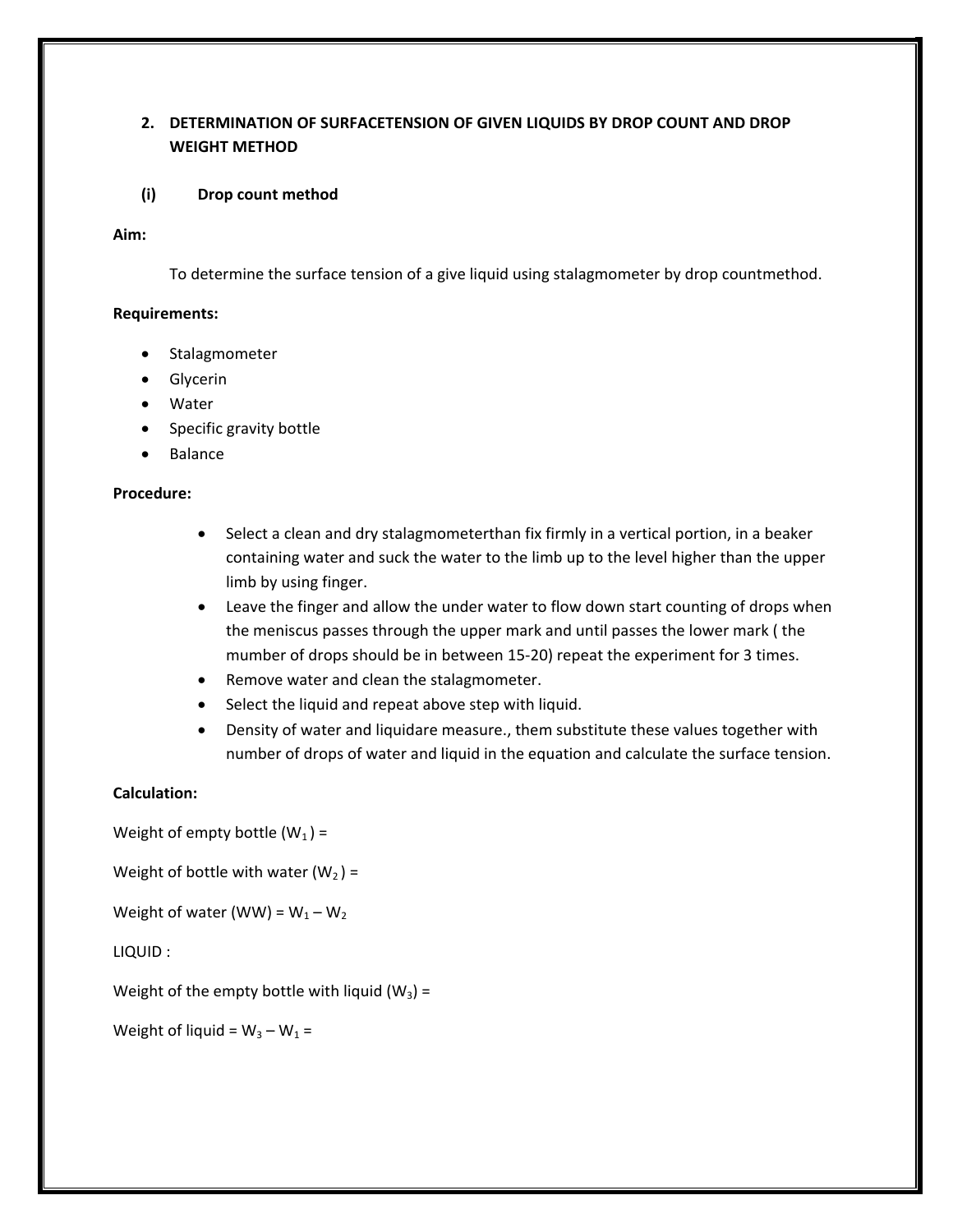Density of water 
$$
\left(\frac{g}{v}\right) = \frac{W1 - W2}{V}
$$

| S.no | Name of liquid | Number of drops | Mean |  |
|------|----------------|-----------------|------|--|
|      | Water          |                 |      |  |
|      | liquid         |                 |      |  |

Surface tension of water  $V_1$  =

Number of drops of water  $n_1 =$ 

Number of drops of liquid  $n_2$  =

$$
\left(\frac{\gamma 2}{\gamma 1}\right) = \frac{n 1 \rho 2}{n 2 \rho 1}
$$

$$
\gamma 2 = \frac{n1\rho 2\gamma 1}{n2\rho 1}
$$

# **Report:**

Surface tension of the given liquid  $\gamma$ 2 =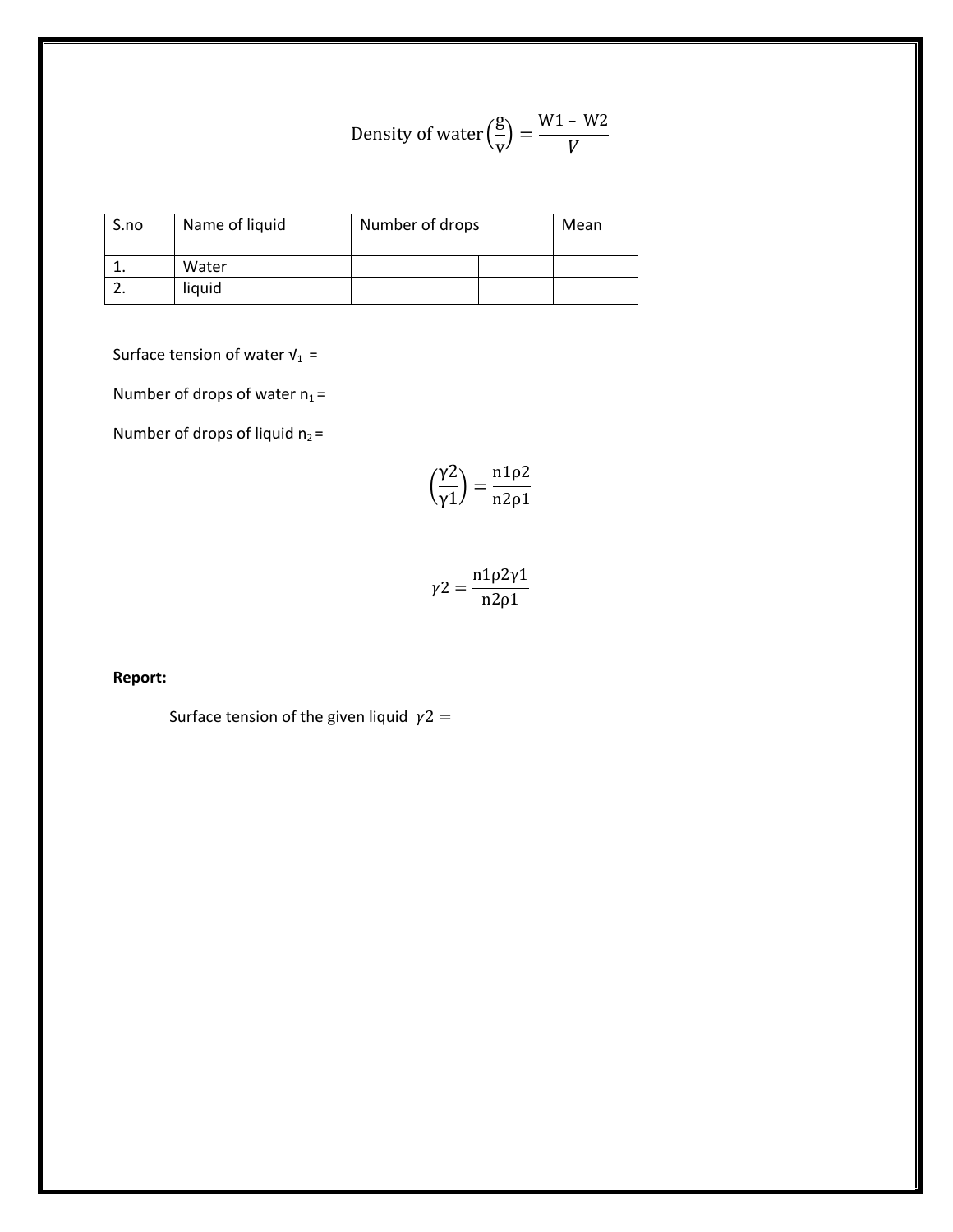# **3. DETERMINATION OF SURFACE TENSION OF LIQUID BY DROP WEIGHT METHOD**

# **Aim:**

To determine the surface tension of given liquid by drop weight method.

### **Requirement:**

- Stalagmometer
- Glycerin
- Water
- Balance
- Weighing bottle

### **Procedure:**

- The clean stalagmometer is fixed with a clamp and filled with water by sucking.
- Around 20 to 30 drops of water falling from the stalagmometer. This is collected in a dry weighing bottle and weighted.
- The stalagmometer is then dried and experiment is repeated iwht theliquid. Whose surface tension to be determined.
- Care should be taken during experiments that the number of drops doesnot exceed 20 per minutes.

Calculation:

Weight of china dish  $(X_1)$  =

Weight of china dish + water  $(Y_1)$  =

Weight of china dish + liquid  $(Y_2)$  =

Weight of 20 drops of water =  $Y_1$  -  $X_1$ 

Weight of one drop of water (W<sub>1</sub>) =  $\frac{Y1-x1}{20}$ 

Weight of 20 drop of liquid =  $Y_2$  -  $X_1$ 

Weight of one drop of liquid (W<sub>2</sub>) =  $\frac{Y2-x1}{20}$ 

Surface tension  $y = ?$ 

$$
\frac{W1}{W2} * y2
$$

 $Y_2 =$  --- mN/m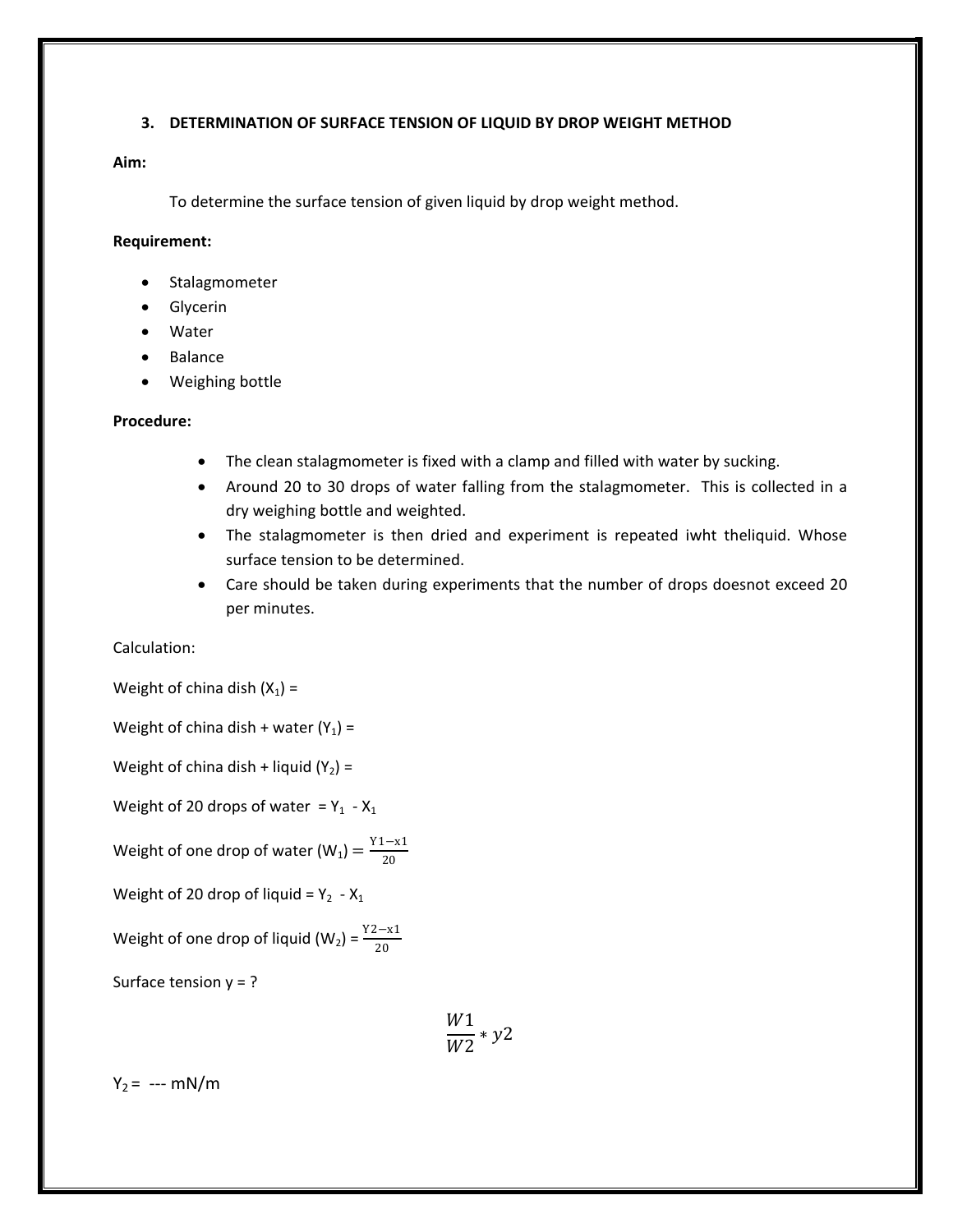# **Report:**

Surface tension of a given liquid  $Y=$  --- mN/m.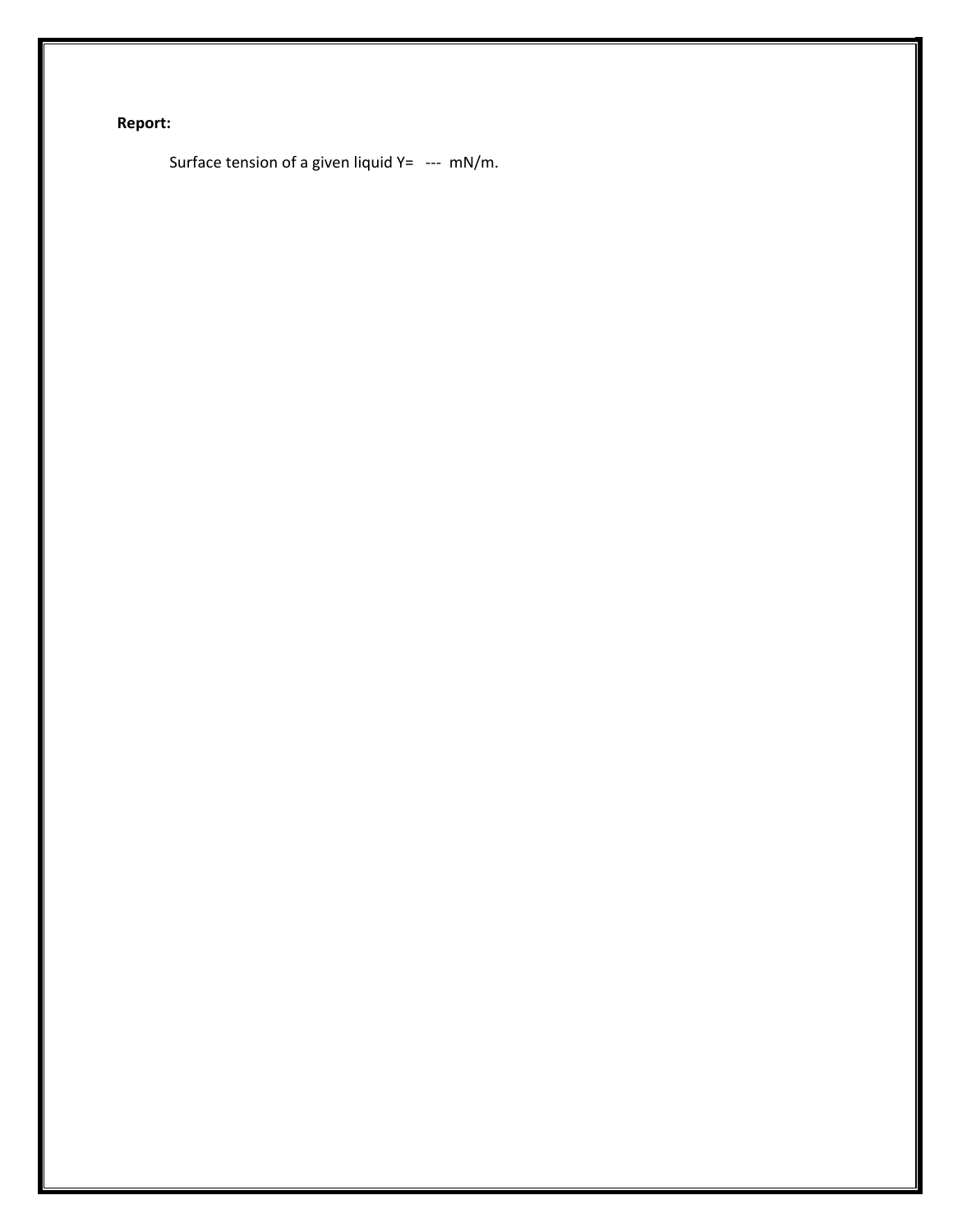# **4. DETERMINATION OF PARTITION CO-EFFICIENT OF IODINE IN CCL4 AND WATER**

# **Aim:**

To established the partition co-efficient of iodine in distilled water and carbon tetra chloride.

# **Requirements:**

# **Chemicals:**

- Distilled water
- Iodine crystals
- Carbon tetra chloride
- 0.01N  $Na<sub>2</sub>S<sub>2</sub>O<sub>3</sub>$
- Starch indicator
- $\bullet$  0.1N Na<sub>2</sub>S<sub>2</sub>O<sub>3</sub>

# **Apparatus:**

- Separating funnel
- Conical flask
- Pipette
- Burette
- Reagent bottles

#### **Principle:**

When a solute is shaken with two immiscible solvents it gets partitioned between the solvents. This distribution of solute in two solvents depends upon the solubility of the solute in two solvent.

At the distribution equilibrium, the ratio of concentrations of solute in both solvent is constant at a given temperature.

The constant is called the partition co-efficient (Or) distribution co-efficient of the solute between the two solvents.

# **Note:**

Carbon tetra chloride is 1:6 times heavier than water when mix the two liquids the water floats on the surface of the tetra chloride forming clear layers and can be easily separated.

# **Procedure:**

- Approximately prepare 110ml of saturated solution of iodine in  $ccl_4$  for uses as stock solution.
- Prepare the following mixtures in separating funnels.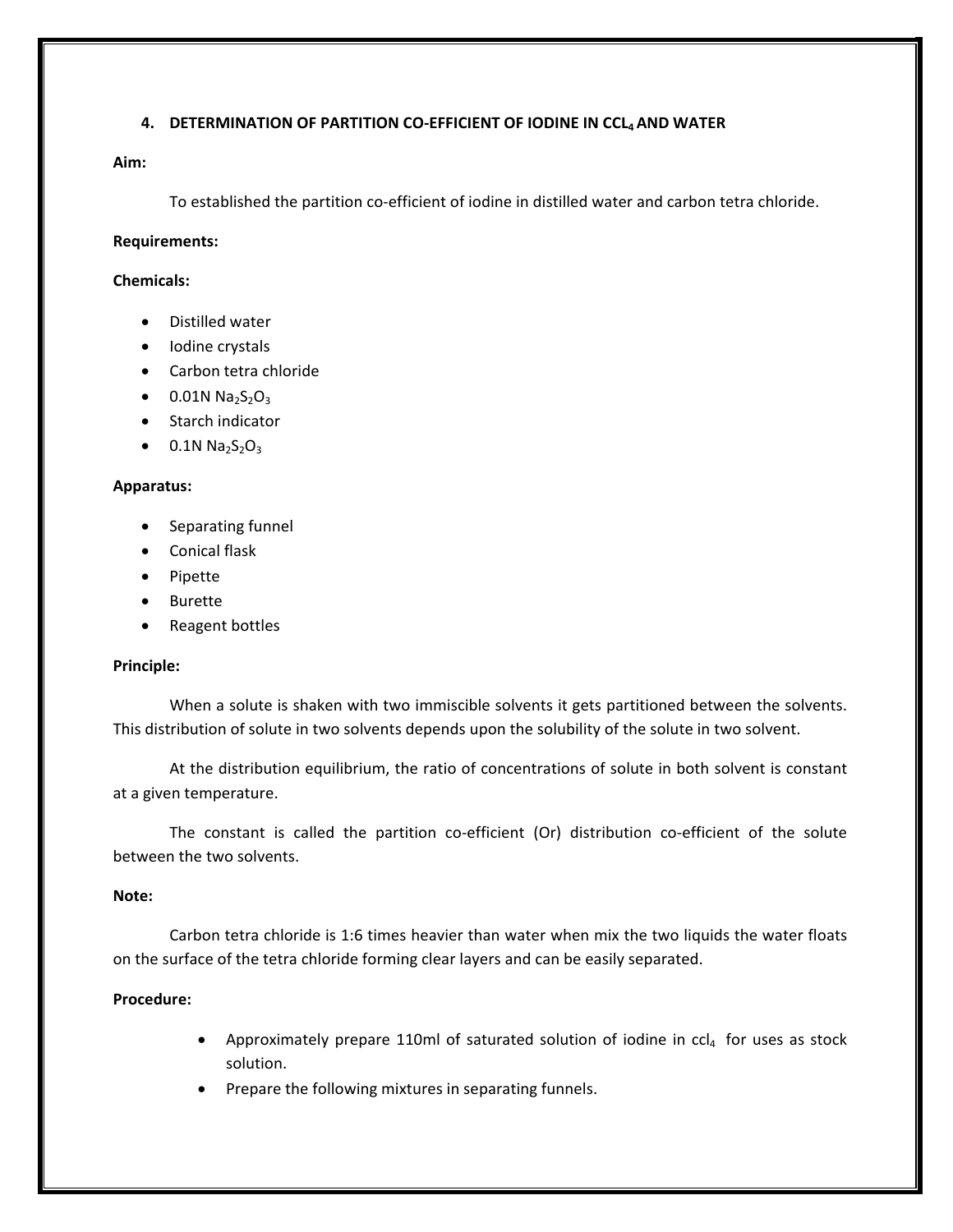Set I : 50ml water + 40ml stock solution + 10ml  $\text{ccl}_4$ 

Set II: 50ml water + 30ml stock solution + 20ml ccl<sub>4</sub>

Set III: 50ml water + 20ml stock solution + 30ml ccl4

Set IV: 50ml water + 10ml stock solution + 40ml  $ccl_4$ 

- Shake the mixture in separating funnel force fullyfor about30 minutes for the iodine to get distributed between the two solventsandto reach the distribution wquiibrium.
- Let the flask to stand for about 10 minutes. So thattow clear layers are separated.
- Now remove stopper of a separating funnel and keep its mouth open during this period to facilitate the separation.
- Release the lower layer which is occurs into four different stoppered dry bottles (discard the immediate layer between both the phases).
- Organic layer stays in the separating funnel. Using a dry pipette withdraw 10ml of organic layer to a conical flask.
- Titrate it against 0.01N  $Na<sub>2</sub>S<sub>2</sub>O<sub>3</sub>$ , starch is used as indicator.
- End point is disappearance of blue colour.
- Withdraw 10 ml of aqueous layer using a dry pipette and titrate it against 0.01N Na<sub>2</sub>S<sub>2</sub>O<sub>3</sub>, using starch as an indicator.
- Repeat the process for all the mixture

| S.no | Content<br>flask   | <b>of</b> | the     |                | <b>Burette reading</b> | Volume<br>sodium | of | Indicator                  | <b>End point</b>                |  |
|------|--------------------|-----------|---------|----------------|------------------------|------------------|----|----------------------------|---------------------------------|--|
|      |                    |           |         | <b>Initial</b> | final                  | thiosulphate     |    |                            |                                 |  |
|      | 10ml<br>layer      |           | aqueous |                |                        |                  |    | <b>Starch</b><br>indicator | Disappearance of<br>blue colour |  |
| 2.   | 10ml organic layer |           |         |                |                        |                  |    |                            |                                 |  |

**Calculation:**

# **a) FOR AQUEOUS LAYER:**

Concentration of iodine in aqueous layer

 $N_1 V_1 = N_2 V_2$ 

$$
N2 = \frac{N1 V1}{V2} * equalent weight factor
$$

Weight of sodium thiosulphate  $N_1 = 0.01$  N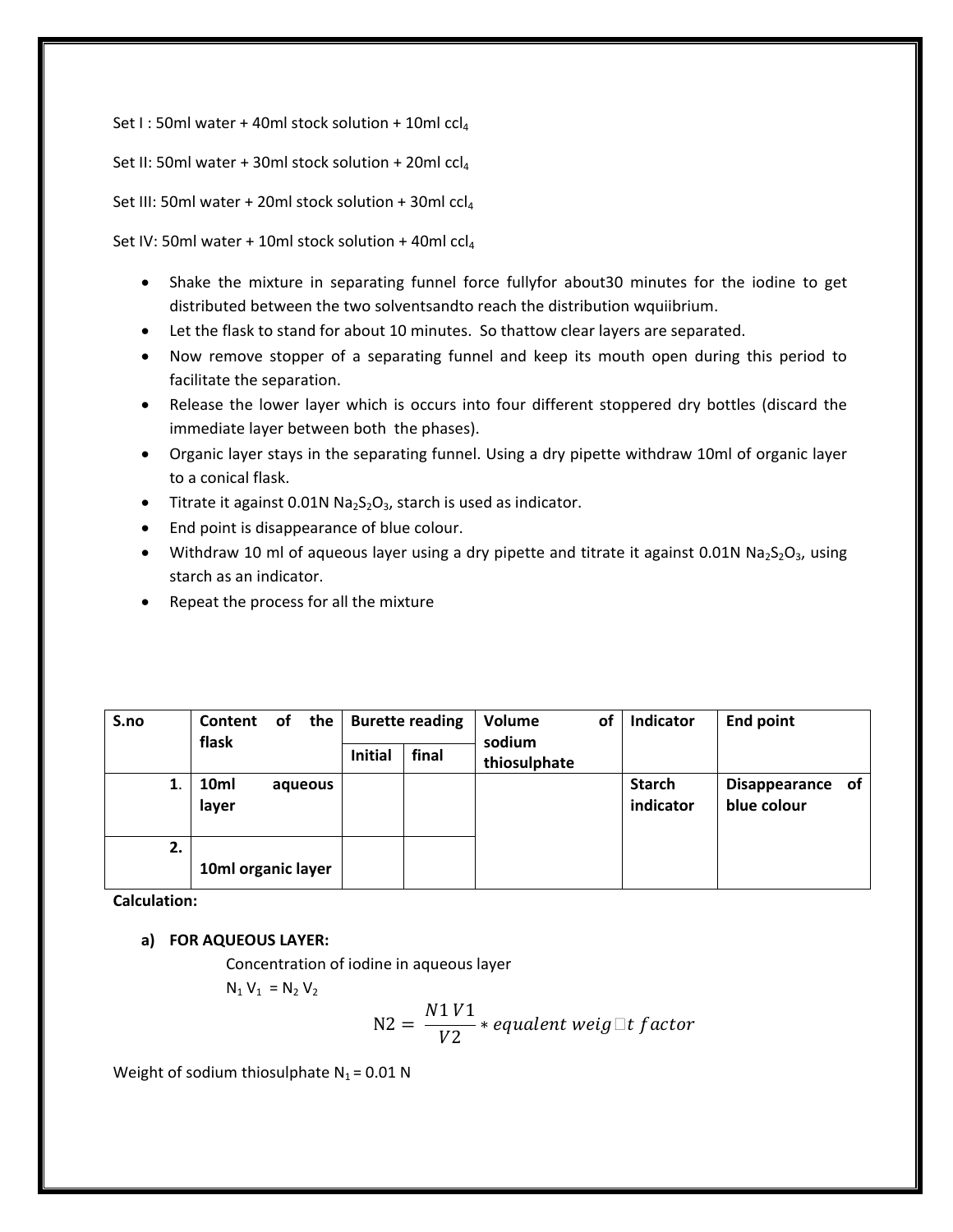Volume of sodium thiosulphate  $V_1 = ml$ Volume of aqueous layer layer V2 = ml Normality of iodine I aqueous layer = ?

 $N_2 =$ 

# **Report:**

The partition co-efficient of  $ccl_4$  and distilled water was found to be -------- moles.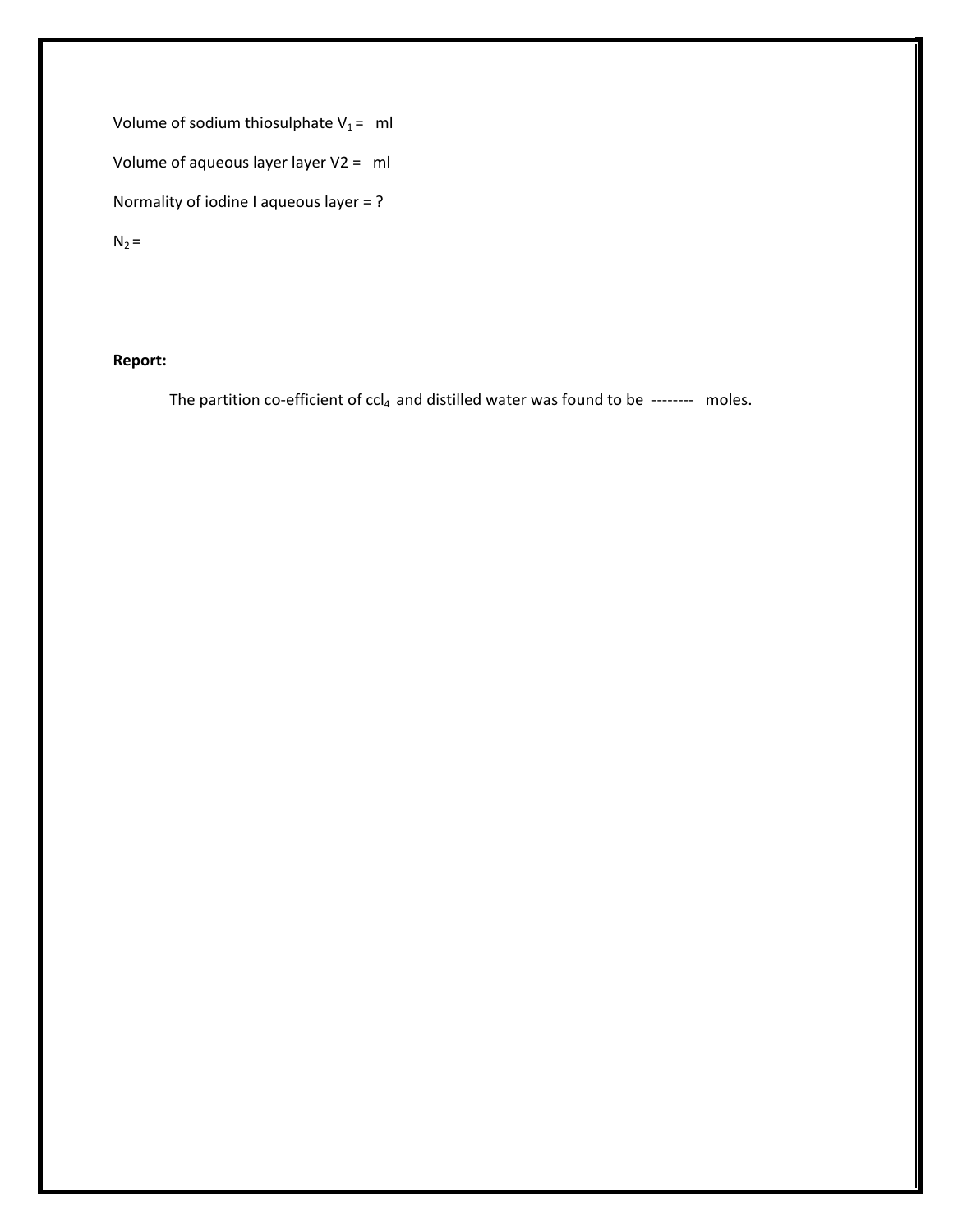# **5. DETERMINATION OF CRITICAL MICELLAR CONCENTRATION(CMC)**

# **Aim:**

To determine the critical micellar concentration of a surfactant (sodium lauryl sulphate) by surface tension measurement.

# **Principle:**

The surface active agent (surfactant) concentrated at the surfaceof a (or) at the interface between two immiscible liquids (or) between a liquid under a solid they reduce the surface tension(or) interfacial tension as a total concentration of surface active agents in aqueous phase gradually increase the concentration of surface active agent under going absorption at the surfaceis increased until this result in gradually reduction of surface tension (or) interfacial tension.

At the one point both the surfaceand bulk of aqueous phase become saturated with monomer of surface active agent. This concentration point is CMC, at this point the surface (or) interfacial tension is reduced to the lowest value further the concentration of surface active agent will result in agrigation of monomers forming resulting without any appreciable change in surface tension. The surface tension Vs concentration curve for an aqueous solution of surfactant shows that progressive decrease in surface tension until the CMC is reached. The CMC is taken at the point of interaction of extra polluted straight line on eitherside of the break in the curve.

Apparatus and material required:

- Psymometer
- Stalagmometer
- Sodium lauryl sulphate

Procedure:

- A stock solution of 5% SLS is prepared by dissolving 5gm of SLS (Sodium laryl sulphate) in 100ml of water in a volumetric flask.
- A series of concentration is pepared by diluting stock solution of 0.5%, 1%, 1.5%, 2%, 2.5%, 3%, 4%, 4.5%, 5%.... surface tension of prepared solution is determined by drop count method.
- A graph of surface tension in  $X a$ xis and concentration in  $y a$ xis is plotted, the surface tension can be calculated for each concentration by using dropo count method.

Surface tension

$$
\gamma 2 = \frac{n1\rho 2}{n2\rho 1} * \gamma 1
$$

Where,

Surface tension of water ( $\gamma$ 2) = dynes/cm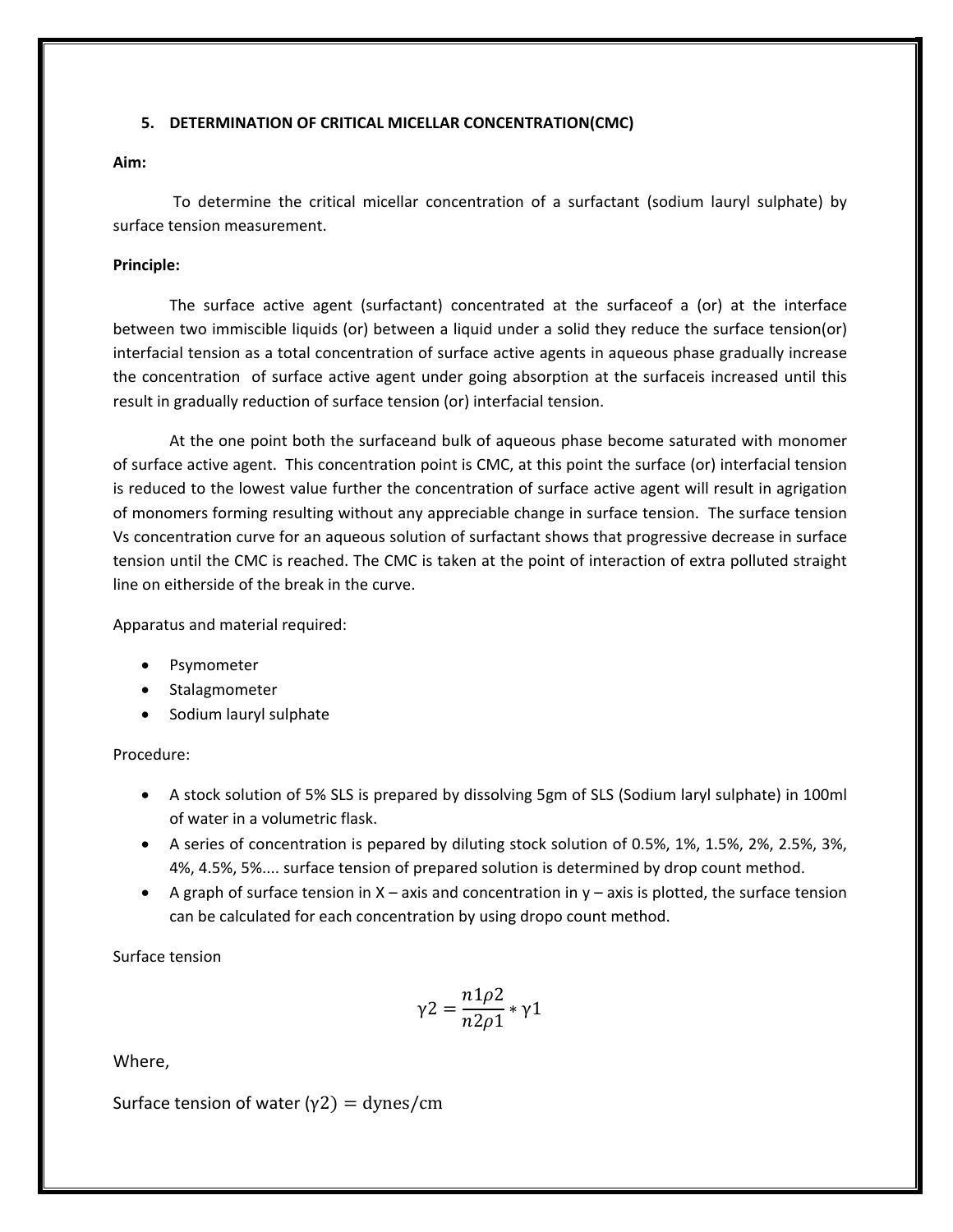$n_1 \rightarrow$  Number of drops in water

- $n_2 \rightarrow$  Number of drops in liquid
- $p_1 \rightarrow$  Density of the water
- $p_2 \rightarrow$  Density of the liquid

| S.no | Sample | Concentration | <b>Number of drops</b> |   |         | <b>Density</b> | <b>Surface tension</b> |
|------|--------|---------------|------------------------|---|---------|----------------|------------------------|
|      |        |               |                        | Ш | average |                |                        |
|      | water  | 0%            |                        |   |         |                |                        |
|      |        | 0.5%          |                        |   |         |                |                        |
|      | Ш      | 1%            |                        |   |         |                |                        |
|      | Ш      | 1.5%          |                        |   |         |                |                        |
|      | IV     | 2%            |                        |   |         |                |                        |
|      | ν      | 2.5%          |                        |   |         |                |                        |

**Calculation:**

# **WATER:**

Weight of empty bottle  $(W_1) = gm$ 

Weight of empty bottle with water  $(W_2) = gm$ 

Weight of water (WW) = $W_1$  -  $W_2$ 

Density of water  $(g/v) = W_1 - W_2/V$ 

 $\rho_1 = \text{gm/cm}^3$ 

# **LIQUID:**

Weight of empty bottle  $(W_1) = gm$ 

Weight of empty bottle with liquid  $(W_2) = gm$ 

Weight of liquid (WL) = $W_1$  -  $W_2$ 

Density of liquid  $(g/v) = W_1 - W_2/V$ 

$$
\rho_2 = gm/cm^3
$$

Surfacetension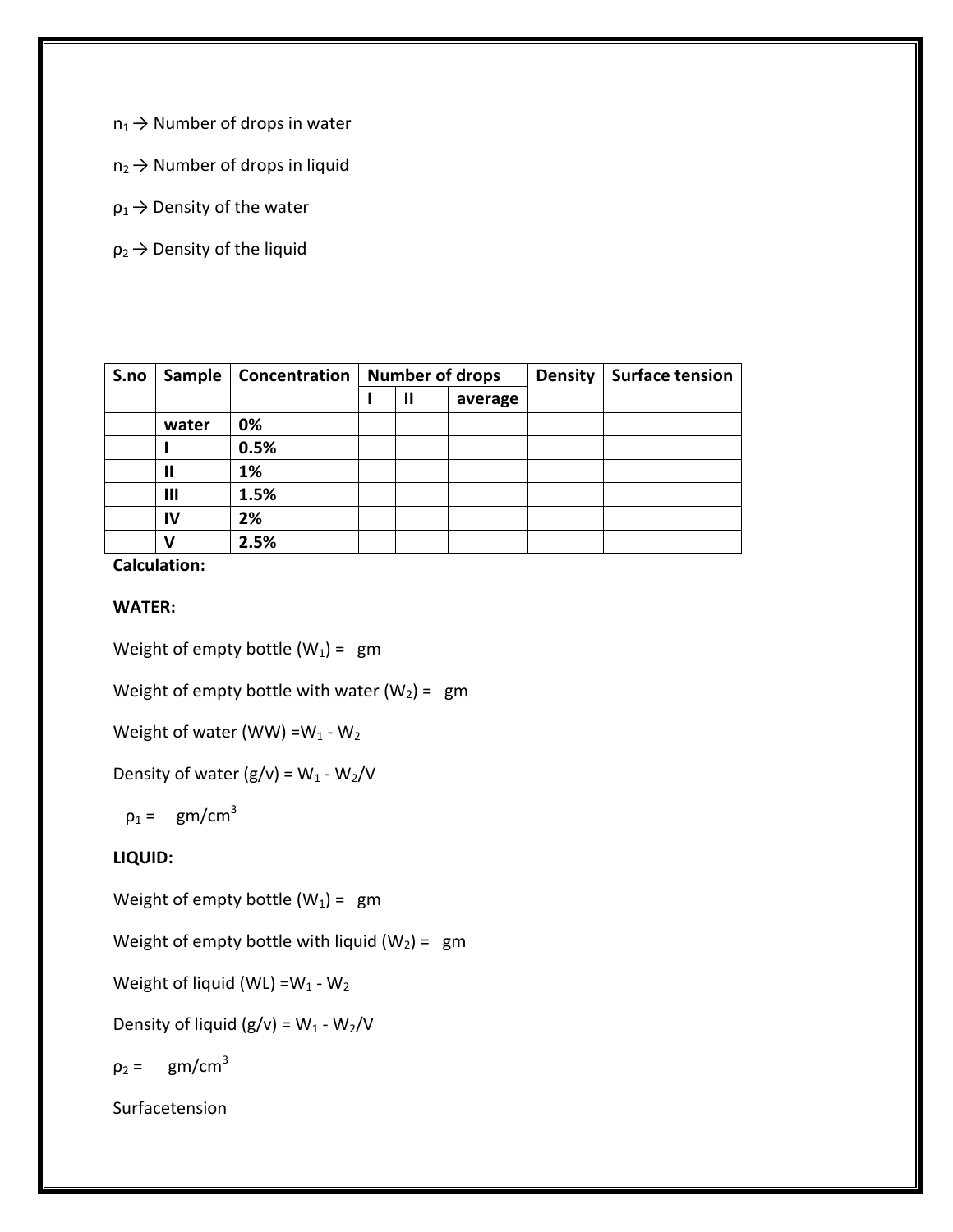$$
\gamma 2 = \frac{n1\rho 2}{n2\rho 1} * \gamma 1
$$

$$
\gamma 2 = \text{dynes /cm}
$$

**Report :**

The critical micellar formation of sodium lauryl sulphate is determined.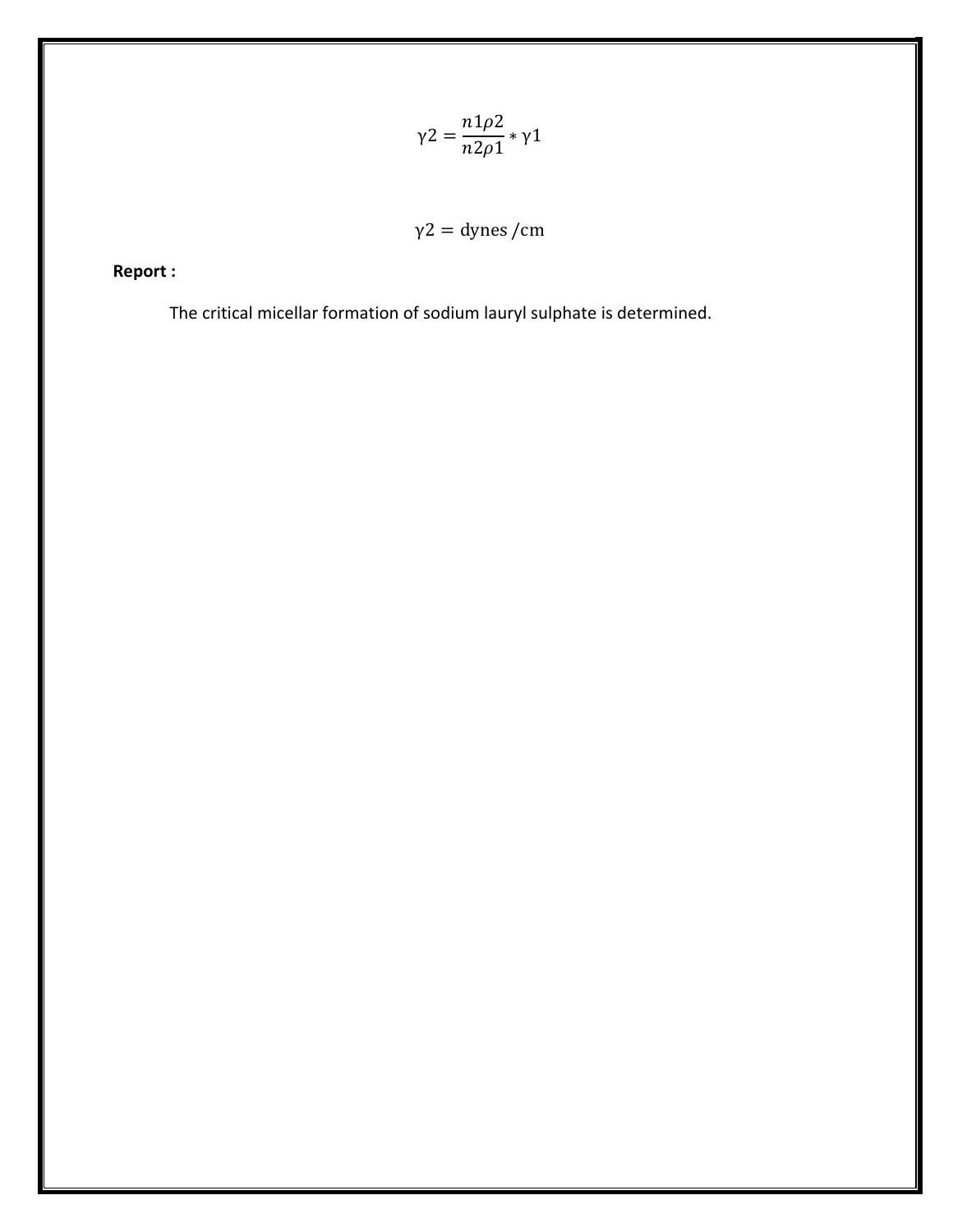# **6. DETERMINATION OF PKA VALUE BY HENDRSON HASSEL BALCH EQUATION**

# **Aim:**

To determine the dissociation constant Pka of a weak acid (salicylic acid) by hendrson hassel balch equation.

# **Principle:**

Weak acid and weak base do not ionizes completely in aqueous solution like strong acid and bases.l The degree of ionisation and dissociation constant (Pka) which express covalantely in the term of Pka. It is the negative logarithm of acid dissociation constant (Pka) is the same way as pH is used to represently negative logarithm of hydronium ion concentration.

It's dissociation constant value (Pka) for weak acid (or) base can be determined by using hendrson hassal balch equation.

pH = Pka + log X (Ionised acid)/(unionized acid)

 $pH = Pka + log X (salt) / (acid)$ 

At 50% neutralization point that is when (ionized acid)=(unionized acid) the value of Pka-pH.

The value of pka can be derived by recording the pH at 50% neutralized point.

# **Materials required:**

- Salicylic acid
- pH meter
- **Burette**
- Standard NaoH
- Conical flask
- Indicator

# **Procedure:**

- 10ml of 0.5% w/v of salicylic acid in methanol is pipette out to be a conical flask.
- This is then titrated against 0.5% N NaoH solution using of methyl red is an indicator to complete neutralization.
- Burette reading is noted similarly 10ml of 0.5% W/V of salicylic acid is taked into a conical flask and titrated against standard 0.5N NaoH to 50% neutralisatiion point before the Pka value of salicylic acid at 30 ̊ C.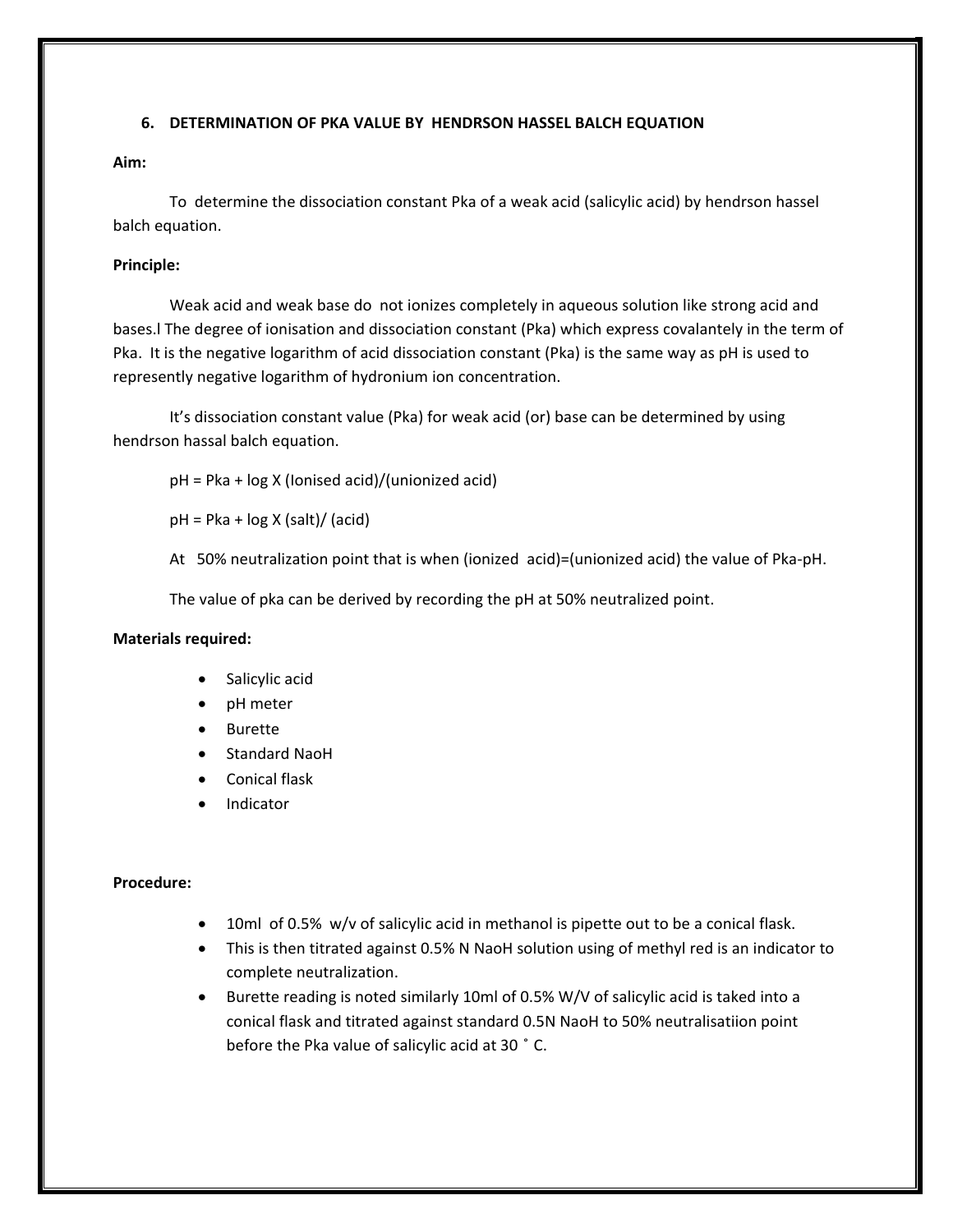# **Calculation:**

Let the volume of 0.5 N NaoH consumed in titration with 10ml of 0.5% salicylic acid solution.

It complete neutralization = Xml.

Volume of 0.5N NaoH required for half neutralization = X/2ml

pH of the half neutralization solution=

pH= Pka + log X salt/acid

**Report:**

The Pka value of salicylic acid 30  $\degree$  C is -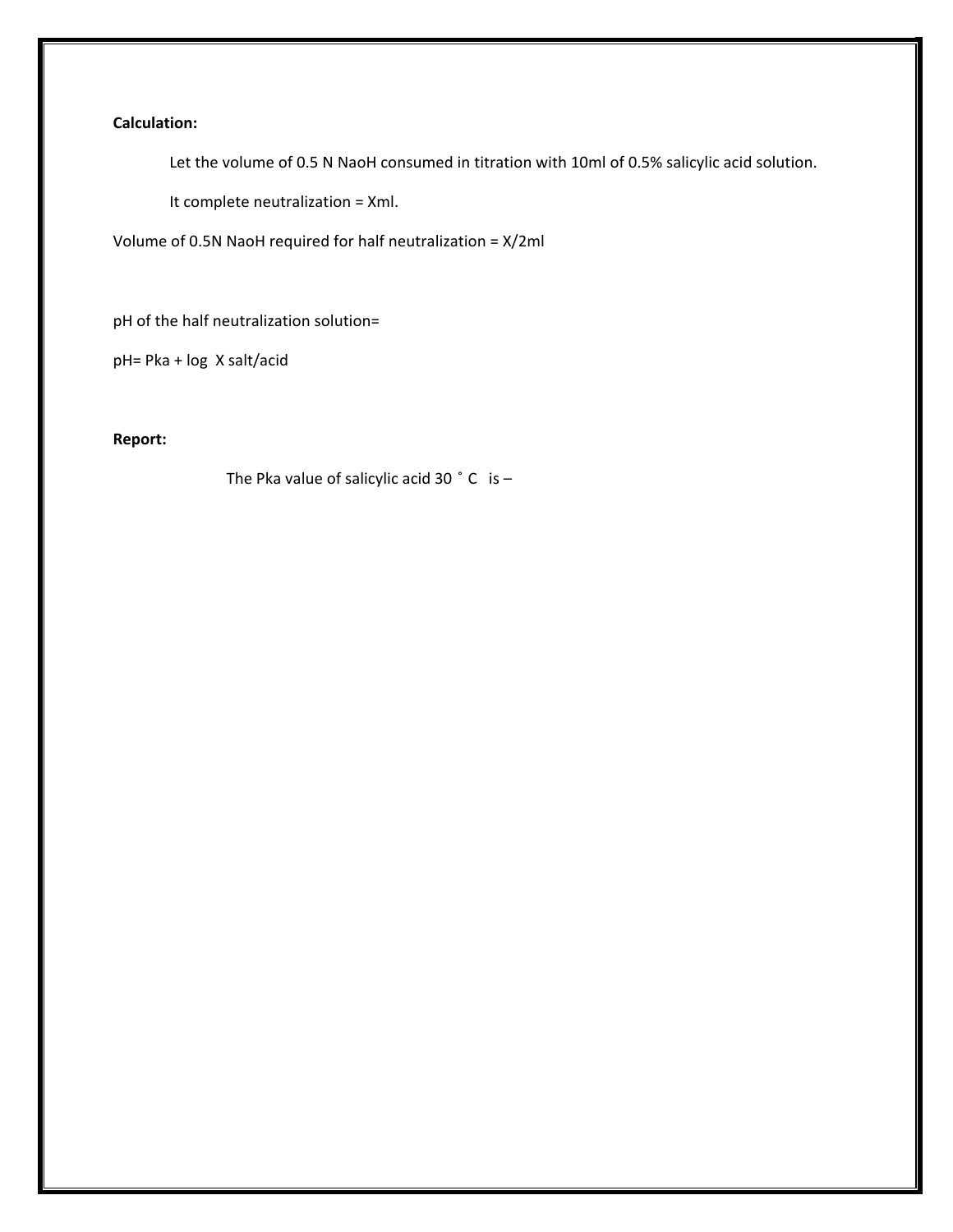### **7. DETERMINATION OF VISCOSITY THE GIVEN UNKNOWN LIQUID**

#### **Aim:**

To determine the viscosity of given unknown liquid.

#### **Chemicals required:**

- Oswald viscometer
- Relative density bottle
- **Stand**
- Unknown liquid
- **Beaker**
- Distilled water

### **Principle:**

- The force of friction with the one part of the liquid offer to another part of liquid is called viscosity. For measuring the viscosity co-efficient oswakd viscometer is used which is basedon poise tuller's law.
- According to this law the rate of flow of liquid through a capillary tube having viscosity co-efficient (n) can be expressed as

$$
\mathsf{N}=\frac{\pi r\,2tp}{8vl}
$$

- $r \rightarrow$  Radius of the capillary tube (cm).
- $n \rightarrow V$ iscosity co-efficient (poise).

 $V \rightarrow$  volume of liquid.

t→flow time in seconds through capillary

l→Length of capillary

p→Hydrostatic pressure.

- Since the hydro pressure.(driving force)of the liquid is given by,
- P=dgh

 $P = dgh$ 

h→ Height of the column.

d→ Density of the liquid.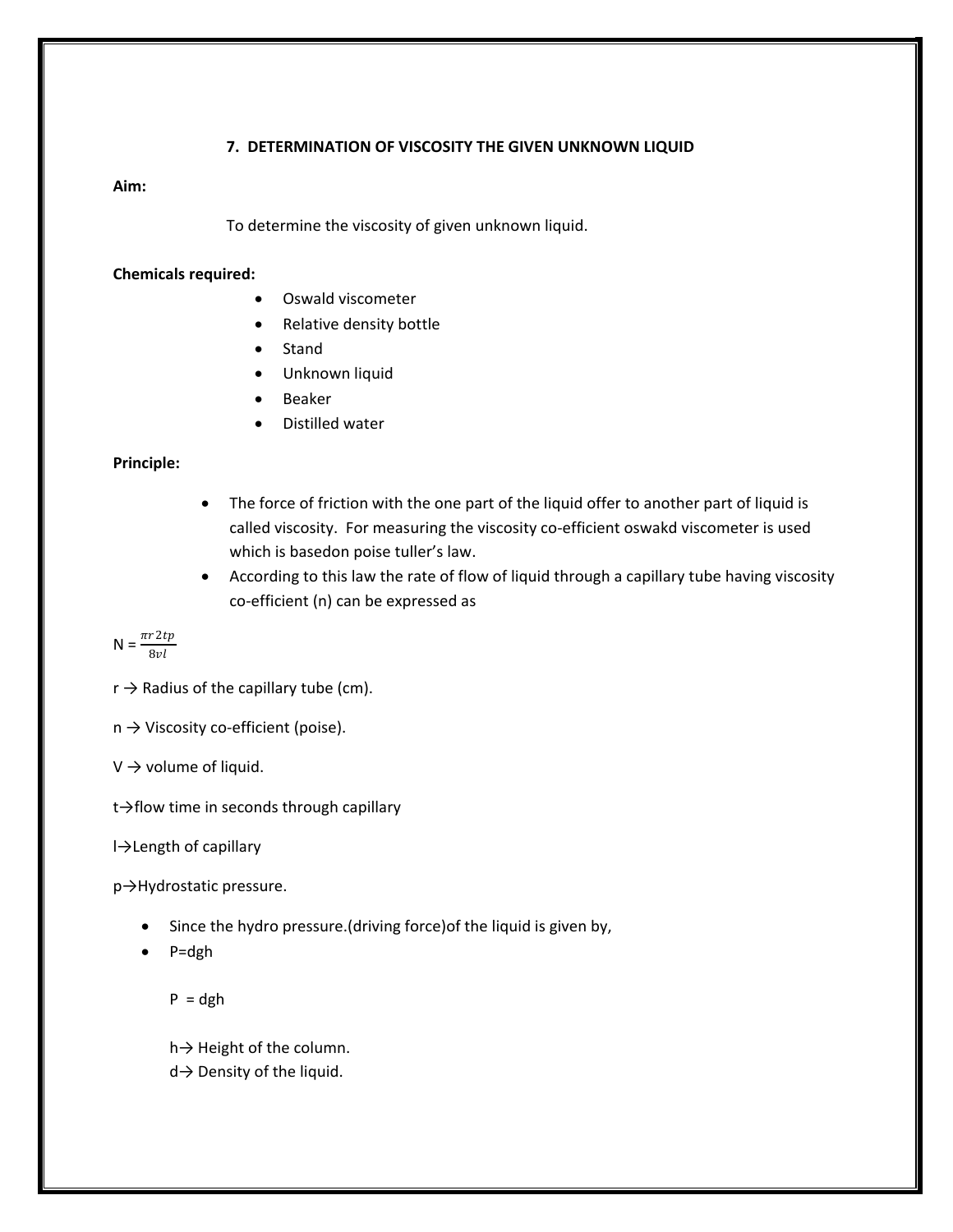#### N α Pt

• If n, and  $n_2$  of the viscosity co-efficient of liquid  $D_1$  and  $D_2$  are the density of liquid as well as  $t_1$  and  $t_2$  are the time of flow of equal volume of liquid through the capillary respectively then

 $n_1 \alpha d_1 g$ ht<sub>1</sub>

 $n_2 \alpha$  d<sub>2</sub> ght<sub>2</sub>

 $n_1/n_2 = d_1 g h t_1 / d_2 g h t_2$ 

 $n_1/n_2 = d_1 t_1 / d_2 t_2$ 

- Here, usually the viscosity of the given liquid is measured with respective water whose viscosity is known as very accurately at different temperature.
	- o The SI unit of viscosity of is pascal second.
- Pas =  $Kg \text{ m}^{-1} s^{-1}$
- The cgs unit for the same is poise. It is most commonly expressed as centipoises (icp = 0.001 pascal sec).
- Water at 20° C has viscosity of 1.0020 cp.

# **Procedure:**

- Wash the relative density bottle with distilled water and dried. Take the weight of empty and filled relative density bottle with the given liquid clean and rinse the viscometer property with distilled water.
- Fix the viscometer vertically in the stand and fill the specific amount of given unknown liquid in viscometer.
- Time offlow where recorded when the liquid starts to flow from the mark C and D above and below the bulb A. the experiment is repeated 3-4 times.

# **Calculation:**

| S.no | Name of the liquid   Flow of liquid in second |         | Mean    |         |  |
|------|-----------------------------------------------|---------|---------|---------|--|
|      |                                               | Trial 1 | Trial 2 | Trial 3 |  |
|      |                                               |         |         |         |  |
|      |                                               |         |         |         |  |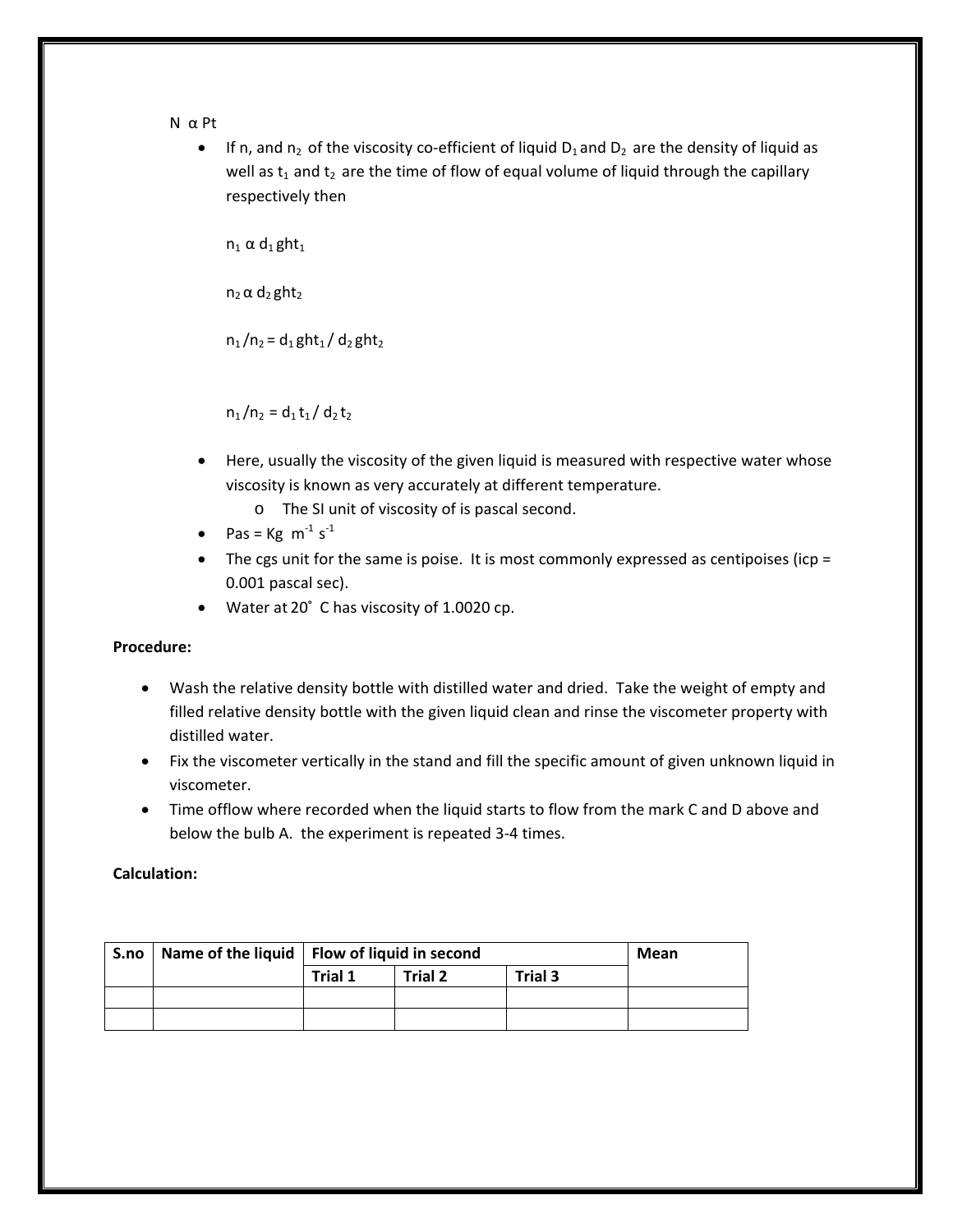Weight of an empty density bottle  $(w_1)$  = Weight of the density bottle with water  $(w_2)$  = Weight of the density bottle with unknown liquid ( $w_3$ ) = Weight of the water ( ww) =  $w_2 - w_1$ Weight of the liquid ( $wL$ ) =  $w_3 - w_1$ Relative density = Demsity of liquid/Density of water Densisty of liquid  $(d_2)$  = mass/volume Densisty of the water  $(d_1)$  = masss /volume Viscosity of liquid  $n_2 = e_2t_2 / e_1t_1 X n_1$ **Report:**

The viscosity of the unknown liquid was found to be ----- centipoises.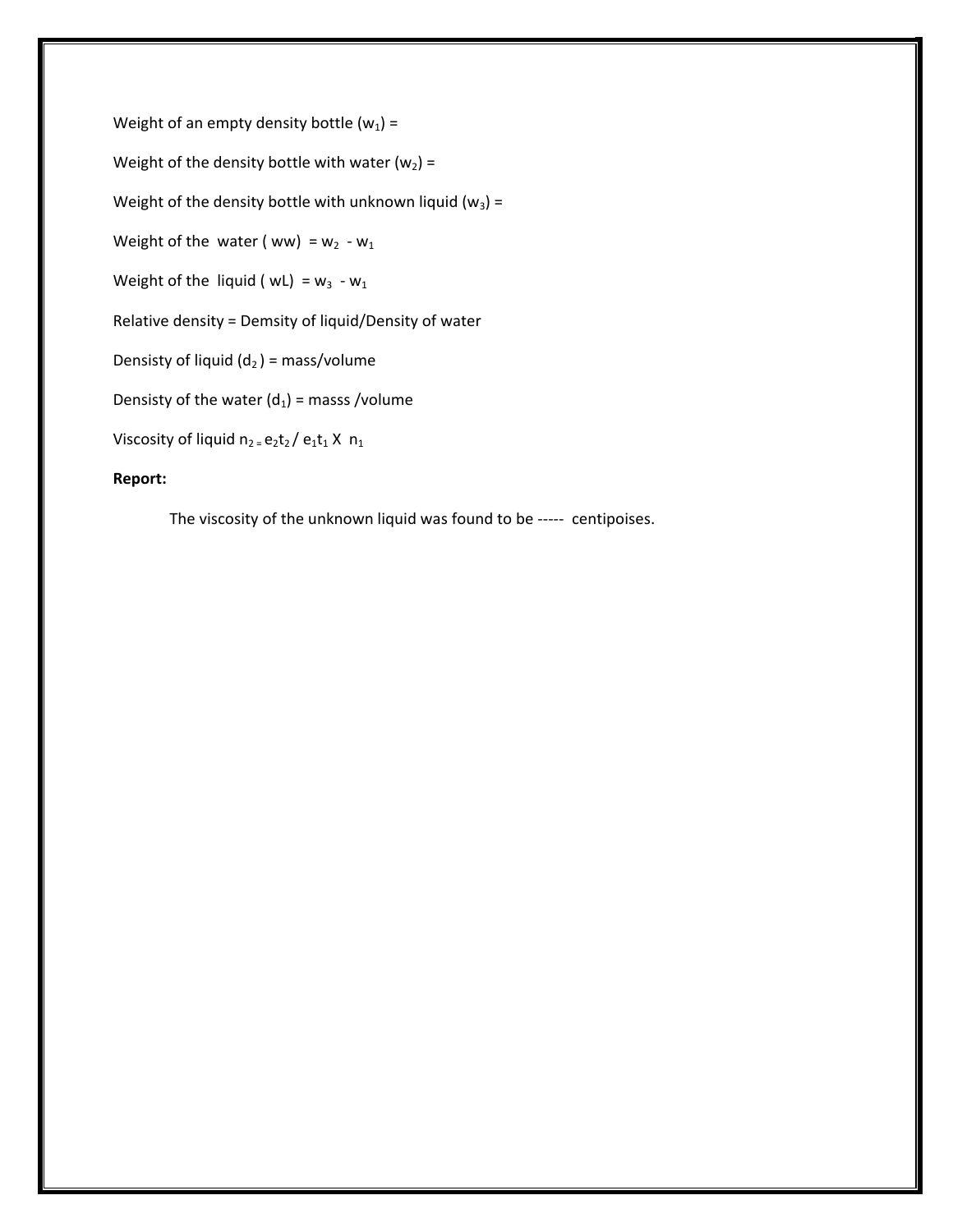# **8. DETERMINATION OF PERCENTAGE ADSORPTION OF OXALIC ACID BY CHARCOAL METHOD**

# **Aim:**

To determine the percentage adsorption of oxalic acid by charcoal method.

# **Requirement:**

- Activated charcoal
- N/10 oxalic acid solution
- N/10 NaoH
- Phenolphthalein
- Pipette
- Burette
- Conical flask

# **Principle:**

- The phenomenon of concentration of molecule of gas are liquid at solid surface is called as adsorption.
- This substance the concentration at the surface is called as adsorbate and the solid on whose surface the concentration occurs is called as adsorbent.

Absorbend Adsorbent

- Adsorption occurs only the concentration of the solid surface is called as adsorption implies precaution into the body of the solid surface is mainly tow phase.
- Physical adsorption
- Chemical adsorption.

# **Physical adsorption:**

Is due to gas molecules being held to the solid surface by vanderwalle's force.

# **Chemical adsorption:**

Is due to the gas molecules held to the solid surface by chemical bond.

**Procedure:**

# **STANDERDISATION OF 0.1N NAOH:**

- Weigh accurately 0.5 gm of KOH phthalate and dissolve in 50 ml of water. Then the solution titrated against 0.1N NaoH using appearance of pale pink colour.
- Each ml of 0.1 N NaoH is equivalent to 0.020242 gm of potassium hydroxide phthalate.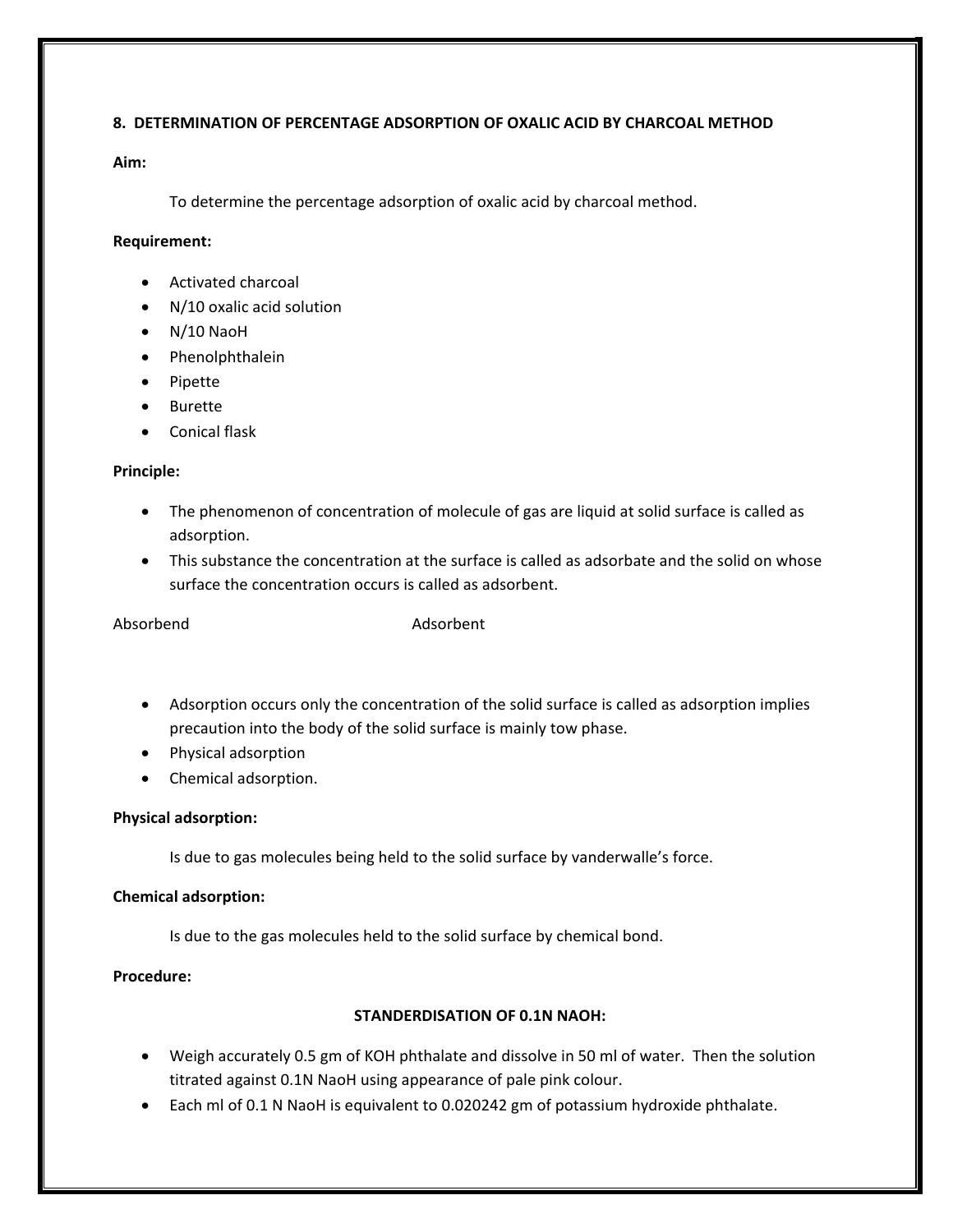# **PROCEDURE FOR DETERMINATION OF % ADSORPTION OF OXALIC ACID BY CHARCOAL METHOD:**

- Prepare 0.1 N oxalic acid freshly from the above oxalic acid solution pipette out 20 ml of solution is a clean conical flask and titrated against 0.1 N NaoH using phenolphthalein as indicator calculate the amount of oxalic acid present in 20 ml of solution.
- Pipette out 20 ml of oxalic acid and add 0.25 gm of activated charcoal.
- Then the solution is titrated with NaoH using phenolphthalein as an indicator.
- Calculate the amount of oxalic acid present in 20 ml of above solution.
- Each ml of 0.1 N NaoH is equivalent to 0.06604 gm of oxalic acid.

| S.no | <b>Contents of conical</b><br>flask | <b>Burette</b><br>reading           |                                   | <b>Volume of 0.1 N NaoH</b><br>(m <sub>l</sub> ) | Indicator | End<br>point |
|------|-------------------------------------|-------------------------------------|-----------------------------------|--------------------------------------------------|-----------|--------------|
|      |                                     | <b>Initial</b><br>(m <sub>l</sub> ) | <b>Final</b><br>(m <sub>l</sub> ) |                                                  |           |              |
|      |                                     |                                     |                                   |                                                  |           |              |

Normality of 0.1 N NaoH = Weight taken X actual molarity titrate/value X equivalent weight factor

0.1 N Oxalic acid  $V_s$  0.1N NaoH.

| S.no | <b>Contents of conical</b><br>flask | <b>Burette</b><br>reading           |                                   | Volume of 0.1 N NaoH<br>(m <sub>l</sub> ) | Indicator | End<br>point |
|------|-------------------------------------|-------------------------------------|-----------------------------------|-------------------------------------------|-----------|--------------|
|      |                                     | <b>Initial</b><br>(m <sub>l</sub> ) | <b>Final</b><br>(m <sub>l</sub> ) |                                           |           |              |
|      |                                     |                                     |                                   |                                           |           |              |

# The amount of oxalic acid before addidtion of charcoal

<sup>=</sup> Titrate value <sup>X</sup> Strength of 0.1N NaoH <sup>X</sup> Equalent weight factor

Actual molarity

| S.no | <b>Contents of conical</b><br>flask | <b>Burette</b><br>reading           |                                   | <b>Volume of 0.1 N NaoH</b><br>(m <sub>l</sub> ) | Indicator | End<br>point |
|------|-------------------------------------|-------------------------------------|-----------------------------------|--------------------------------------------------|-----------|--------------|
|      |                                     | <b>Initial</b><br>(m <sub>l</sub> ) | <b>Final</b><br>(m <sub>l</sub> ) |                                                  |           |              |
|      |                                     |                                     |                                   |                                                  |           |              |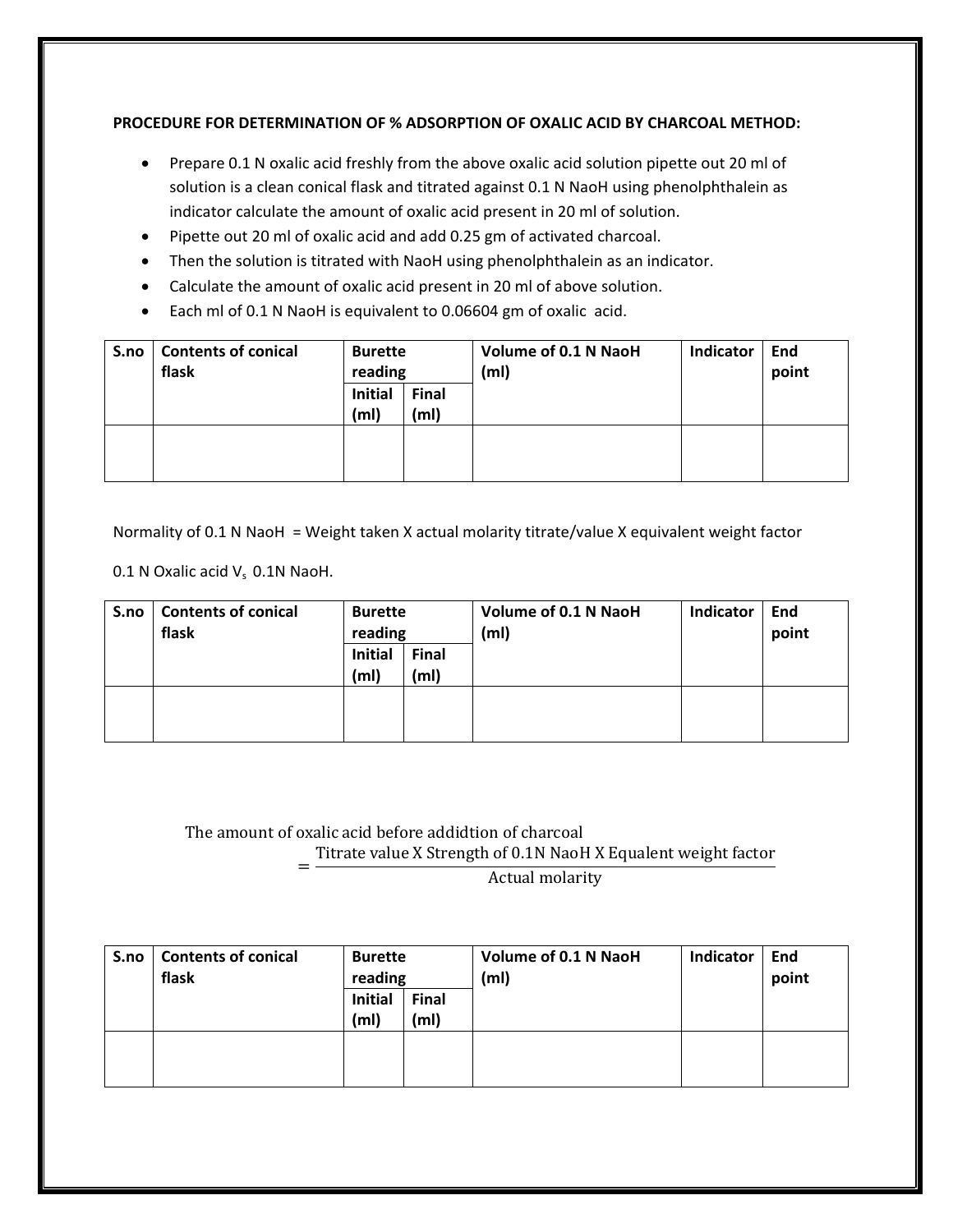The amount of oxalic acid in given sample after addition of charcoal.

The percentage adsorption of oxalic acid with charcoal.

$$
\frac{C1 - C2}{C1} \times 100
$$

**Report:**

- Amount of oxalic acid present before adding of activated charcoal = ----gm
- Amount of oxalic acid present after activated charcoal = ----- gm.
- The % adsorption 0.1 M oxalic acid add by charcoal was found to be = ----%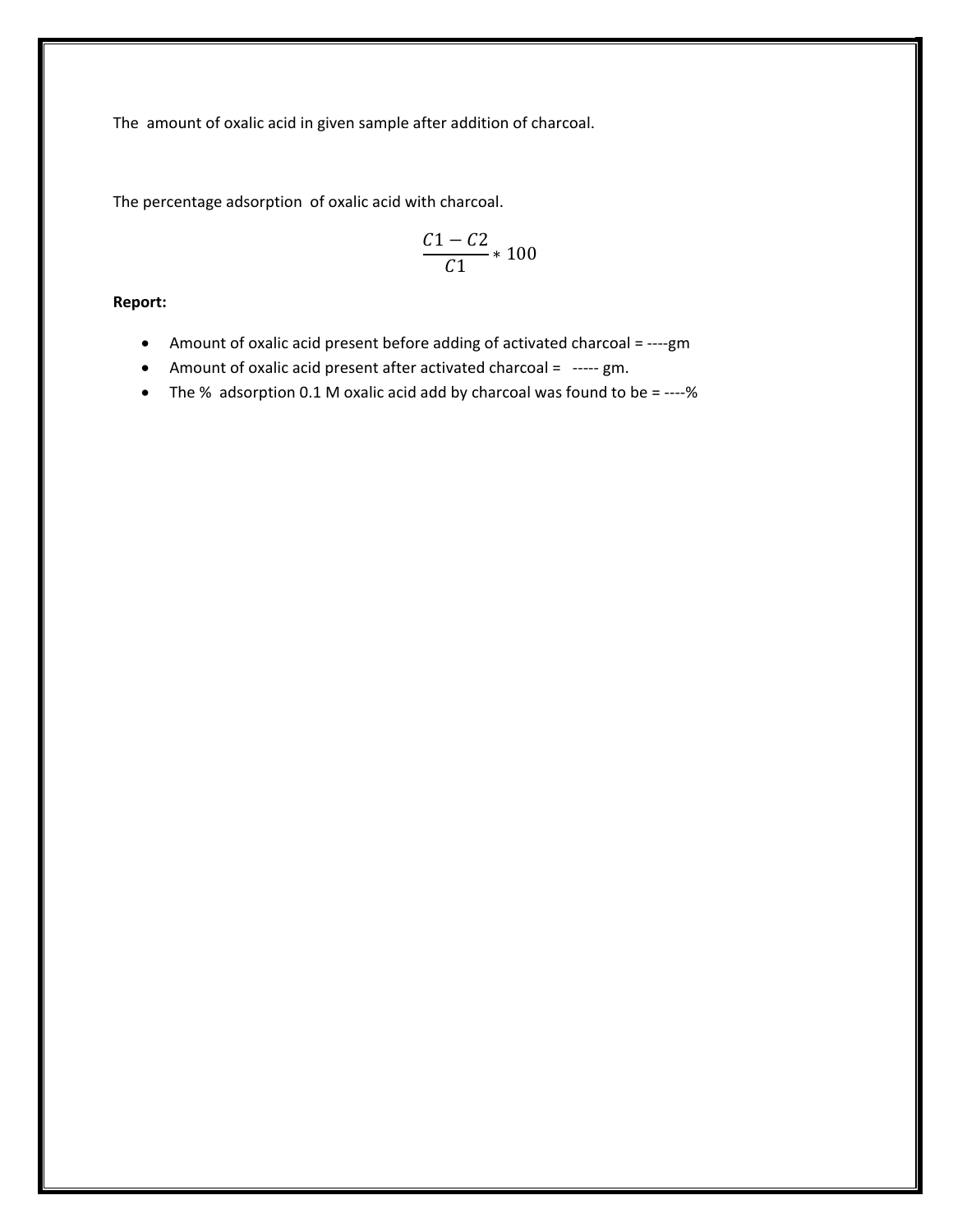# **9. DETERMINATION OF CRITICAL SOLUTION TEMPERATURE OF PHENOL –WATER SYSTEM**

# **Aim:**

To determine the critical solution temperature of phenol –water system.

# **Requirements:**

### **Chemicals:**

- Phenol in liquid state.
- Distilled water.

# **Apparatus:**

- Analytical balance
- Hard glass tube
- Thermometer
- **Beakers**
- **Stirrer**
- Water-bath

# **Principle:**

- Critical solution temperature is defined as the temperature at which tow conjugate solution merge into one another to form one layer. This is characterized of a particular system.
- When small quantity of phenol is mixed with water and the mixture is shaken. Phenol dissolves forming a single layer and adding layer quantities of phenol however two kinds of composition of liquid are formed. The lower layer consists of small amount of water dissolves in phenol and the upper layer of phenol dissolves in water.

# **Procedure:**

- Weigh accurately 4 gm of phenol in a glass tube.
- Introduce glass rods and thermometer into it, fix the tube in a vertical position is a water bath setup the apparatus.
- Add 2ml of distilled water in a phenol and keep the test tube in a water bath whose temperature is initially raised to about 30 ̊C on low flame with constant stirring. Note the temperature  $(T_1)$  of solution is obtained.
- Remove the tube from water bath and allow to cooling. It forms a turbid solution as temperature decreases. Note this temperature as  $(T_2)$ . That mean of T and T is the transition temperature (T).
- Add 2ml more of distilled water to a same tube and determine the transition temperature as in previous continue the addition of 2ml distilled water at the time to the same tube and record